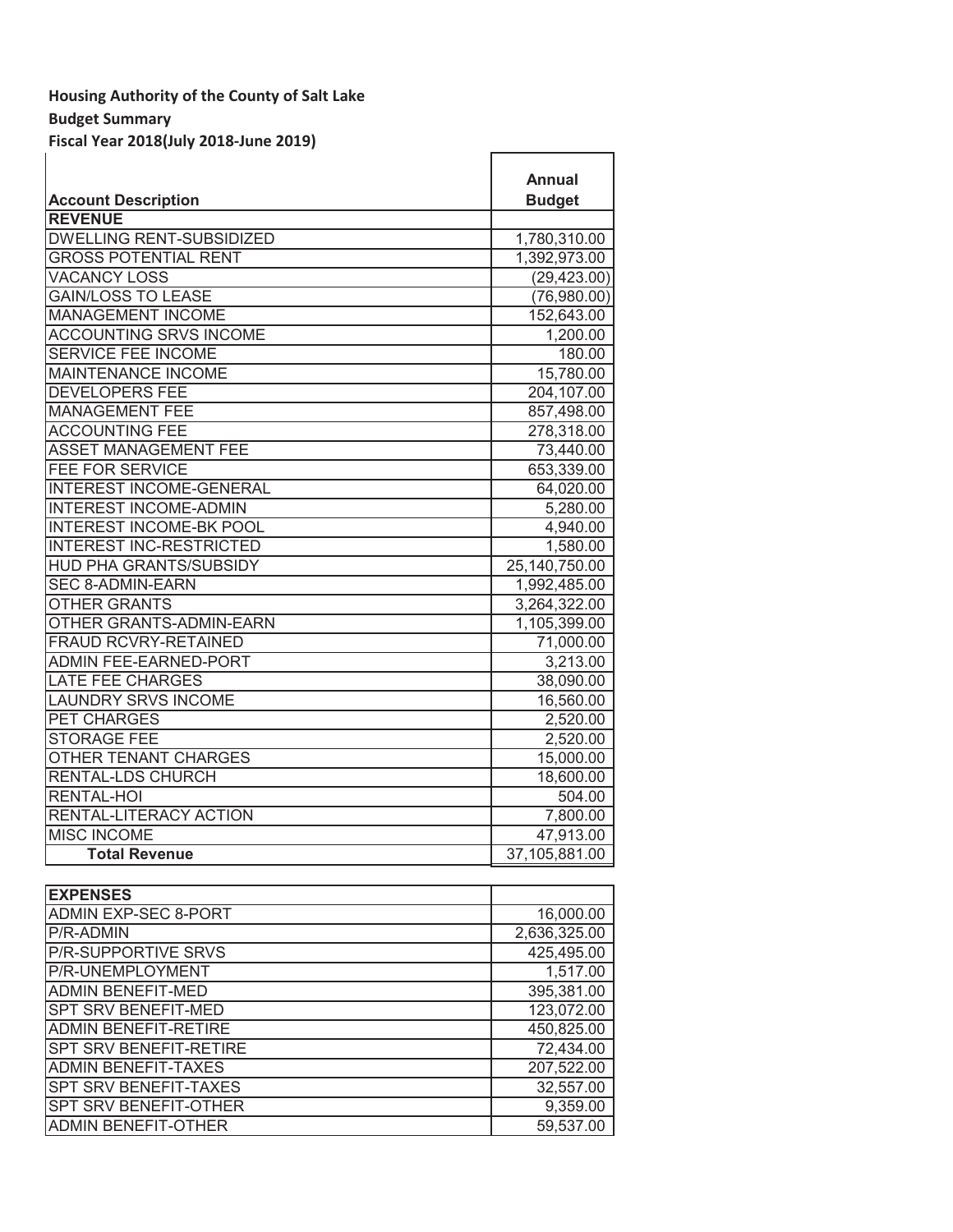# **Budget Summary**

**Fiscal Year 2018(July 2018-June 2019)**

|                                  | <b>Annual</b>           |
|----------------------------------|-------------------------|
| <b>Account Description</b>       | <b>Budget</b>           |
| <b>LEGAL EXPENSE</b>             | $\overline{22}$ ,000.00 |
| <b>LEGAL EXPENSE-COLLECTED</b>   | (11,700.00)             |
| <b>TRAINING-STAFF</b>            | 45,117.00               |
| TRAINING-TUITION REIMBURSE       | 2,273.00                |
| <b>TRAVEL</b>                    | 66,877.00               |
| <b>MILEAGE REIMBURSEMENT</b>     | 10,383.00               |
| <b>ACCOUNTING FEES</b>           | 3,840.00                |
| <b>AUDIT FEES</b>                | $\overline{21}$ ,999.00 |
| <b>MANAGEMENT FEE</b>            | 916,074.00              |
| <b>ACCOUNTING FEE</b>            | 278,319.00              |
| <b>ASSET MANAGEMENT FEE</b>      | 73,440.00               |
| <b>OFFICE OVERHEAD</b>           | 85,631.00               |
| <b>ADVERTISING</b>               | 9,016.00                |
| <b>BANK FEES</b>                 | 31,757.00               |
| <b>MEALS/FOOD</b>                | 15,947.00               |
| <b>COMPUTER EXPENSE</b>          | 38,412.00               |
| <b>COPIES</b>                    | 9,779.00                |
| <b>DONATIONS</b>                 | 4,918.00                |
| <b>DUES/MEMBERSHIPS</b>          | 6,105.00                |
| <b>EMPLOYEE RECOGNITION</b>      | 18,537.00               |
| <b>FEES/LICENSES</b>             | 29,931.00               |
| <b>OFFICE EQP-EXPD</b>           | 3,100.00                |
| OFFICE EQP-REPAIR/MAIN           | 1,348.00                |
| OFFICE MAINT-CONTRACT            | 60,253.00               |
| PRINTERS/PRINTER SUPPLIES        | 7,434.00                |
| <b>POSTAGE</b>                   | 44,886.00               |
| <b>PRINTING</b>                  | 16,890.00               |
| PROFESSIONAL SERVICES            | 584,057.00              |
| SUBSCRIPTN/PUBLICATN             | 1,381.00                |
| <b>SUPPLIES</b>                  | 18,747.00               |
| <b>TELEPHONE</b>                 | 54,842.00               |
| TELEPHONE-LONG DISTANCE          | 1,163.00                |
| <b>TELEPHONE-MOBILE</b>          | 16,671.00               |
| <b>PROGRAM SUPPLIES</b>          | 519.00                  |
| <b>PUBLIC RELATIONS</b>          | 850.00                  |
| <b>PROMOTION</b>                 | 575.00                  |
| <b>BACKGROUND/CREDIT REPORTS</b> | 6.270.00                |
| <b>Total Administration</b>      | 6,927,665.00            |

| <b>TENANT-STIPENDS</b>       | 2,999.00   |
|------------------------------|------------|
| <b>P/R-FSS COORDINATOR</b>   | 147,522.00 |
| <b>IFSS BENEFIT-MED</b>      | 34,547.00  |
| <b>IFSS BENEFIT-RETIRE</b>   | 24,621.00  |
| <b>IFSS BENEFIT-TAXES</b>    | 11,286.00  |
| <b>FSS BENEFIT-OTHER</b>     | 3,248.00   |
| <b>Total Tenant Services</b> | 224,223.00 |
|                              |            |
| UTILITIES-WATER              | 203,613.00 |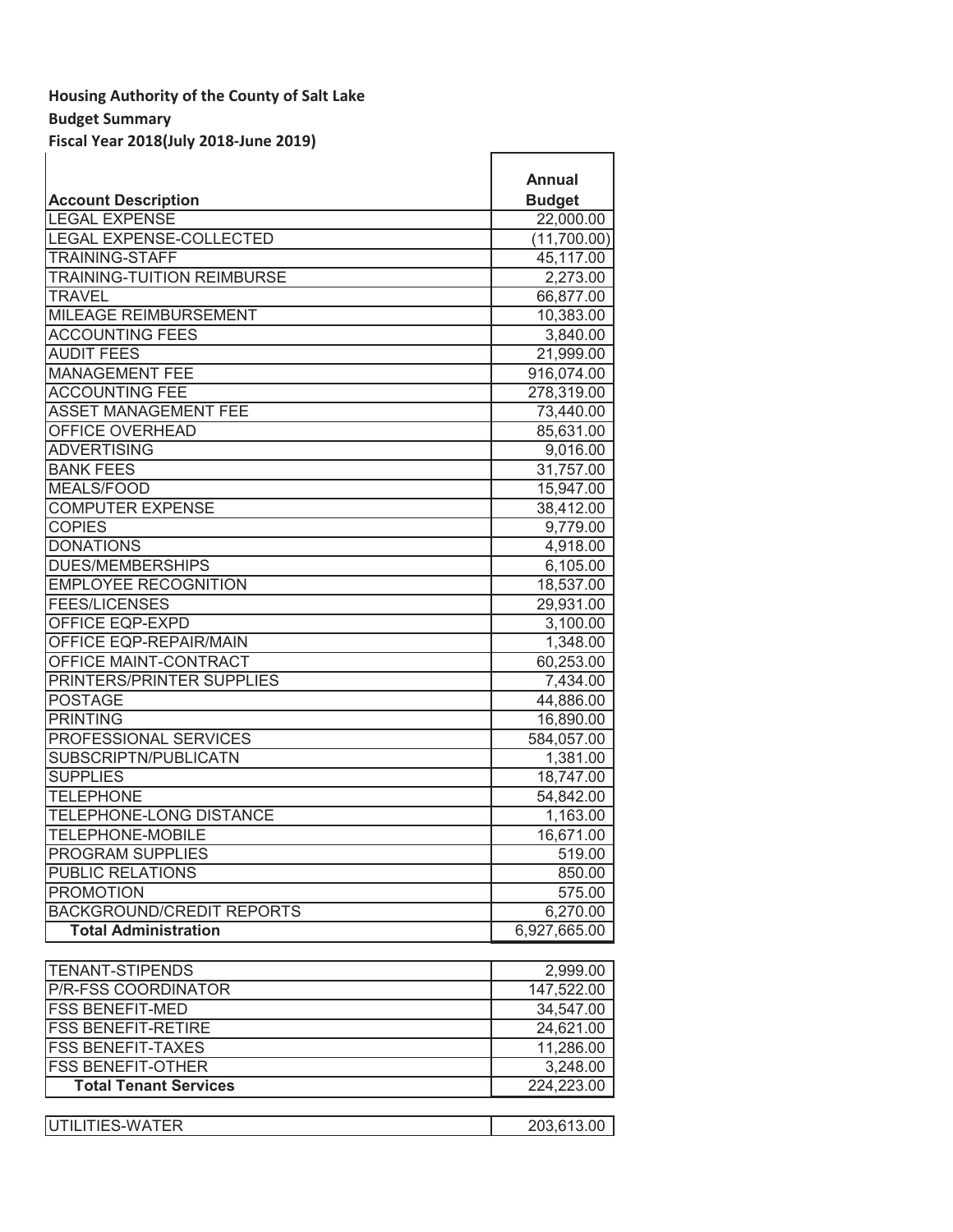# **Budget Summary**

**Fiscal Year 2018(July 2018-June 2019)**

|                                        | Annual        |
|----------------------------------------|---------------|
| <b>Account Description</b>             | <b>Budget</b> |
| UTILITIES-SEWER                        | 164,529.00    |
| UTILITIES-ELECTRICITY                  | 156,186.00    |
| UTILITIES-GAS                          | 59,113.00     |
| <b>Total Utilities</b>                 | 583,441.00    |
|                                        |               |
| <b>MAINT-SALARIES</b>                  | 731,845.00    |
| MAINT-COLLECTED                        | (39,300.00)   |
| MATERIALS-GENERAL                      | 154,981.00    |
| MAINT-CLOTHING                         | 3,204.00      |
| <b>MATERIALS-WATER HEATERS</b>         | 11,950.00     |
| <b>MATERIALS-FURNACES</b>              | 17,450.00     |
| MATERIALS-GROUNDS                      | 10,150.00     |
| MAINT-APPLIANCES                       | 38,220.00     |
| <b>MAINT-TOOLS</b>                     | 7,700.00      |
| <b>MAINT-EQUIP RENTAL</b>              | 850.00        |
| CONTRACT-COMMON AREAS                  | 9,550.00      |
| CONTRACT-MOWING                        | 177,973.00    |
| CONTRACT-VEHICLE GAS                   | 27,358.00     |
| CONTRACT-VEHICLE AND EQUIP             | 11,724.00     |
| CONTRACT-LOCKSMITH                     | 2,288.00      |
| CONTRACT-BACKFLOW                      | 2,290.00      |
| CONTRACT-POOL                          | 1,035.00      |
| CONTRACT-PREV MAINT                    | 179,952.00    |
| CONTRACT-HVAC                          | 62,680.00     |
| CONTRACT-SPRINKLER REPAIRS             | 7,975.00      |
| CONTRACT-TREE TRIMMING/REMOVAL         | 18,700.00     |
| CONTRACT-GROUNDS MISC                  | 10,680.00     |
| CONTRACT-SNOW REMOVAL-SHOVEL           | 10,640.00     |
| CONTRACT-SNOW REMOVAL-PLOW             | 11,400.00     |
| CONTRACT-ELEVATOR                      | 9,305.00      |
| CONTRACT-NON-UNIT PAINTING             | 6,450.00      |
| CONTRACT-EXTERIOR BUILDING MAINTENANCE | 33,450.00     |
| CONTRACT-OCCUPIED-MISC                 | 29,320.00     |
| CONTRACT-OCCUPIED-FLOORING REPLACEMENT | 10,850.00     |
| CONTRACT-OCCUPIED-FLOORING MAINTENANCE | 600.00        |
| CONTRACT-OCCUPIED-FLOORING CLEANING    | 350.00        |
| CONTRACT-VACANCY-MISC                  | 68,330.00     |
| CONTRACT-VACANCY-FLOORING REPLACEMENT  | 45,500.00     |
| CONTRACT-VACANCY-UNIT CLEANING         | 19,820.00     |
| CONTRACT-VACANCY-UNIT PAINTING         | 85,330.00     |
| CONTRACT-VACANCY-FLOORING MAINTENANCE  | 560.00        |
| CONTRACT-VACANCY-FLOORING CLEANING     | 13,650.00     |
| CONTRACT-ELECTRICAL                    | 31,660.00     |
| CONTRACT-SEWERLINE CLEANING            | 18,650.00     |
| CONTRACT-PLUMBING                      | 14,810.00     |
| CONTRACT-EXTERMINATION                 | 43,793.00     |
| CONTRACT-JANITORIAL                    | 37,700.00     |
| CONTRACT-GARBAGE                       | 79,390.00     |